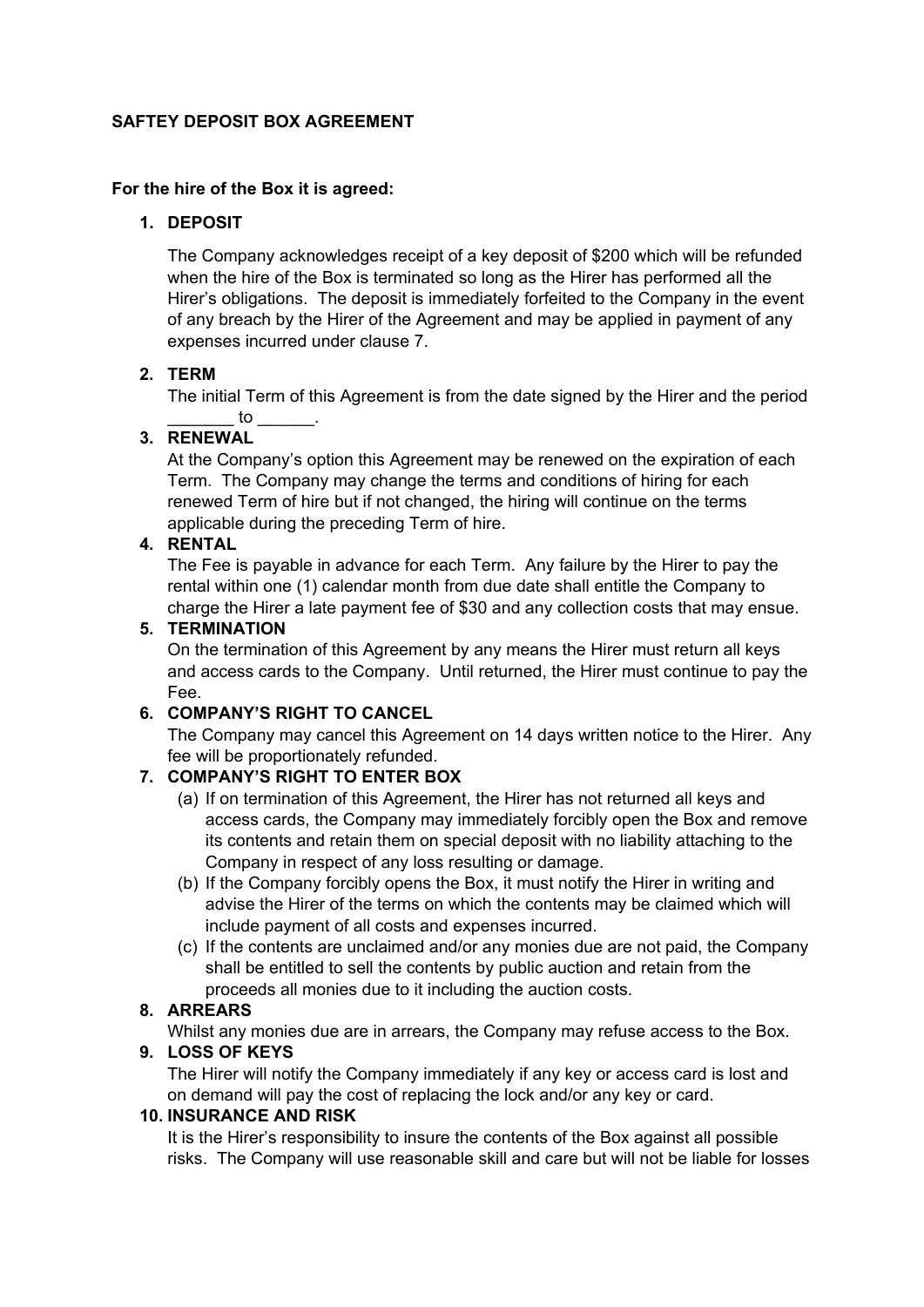suffered by the Hirer due to criminal acts, fire, earthquake, flooding, war, civil disturbance, acts of God or other events beyond its control.

## **11. LIMITATION OF LIABILITY**

- (a) The Company shall not be required to superintend, check or verify the deposit or removal of any of the contents of the Box and it is acknowledged by the Hirer that the liability of the Company is limited to the exercise of ordinary diligence to prevent access to the Box other than in accordance with these terms and that neither the partial nor the total loss of the contents of the Box shall raise a presumption that the Box has been opened without authority or that the Company has acted without diligence or is otherwise under any liability to the Hirer.
- (b) The Company is not liable for any loss or damage for delays arising from an accident or failure in the working of the Box or Vault or locks or from staff absence or for any other reason.
- (c) In no event shall the liability of the Company to the Hirer for any claim by the Hirer for breach of contract, or for damages in tort, for damages for breach of statutory duty, or for damages for any other claim at law or in equity exceed the sum of \$250.00

#### **12. ILLICIT CONTENTS**

No drugs, firearms, explosives or dangerous substances or illicit funds are to be deposited in the Box.

## **13. JOINT HIRERS**

If a Hirer is more than one person then each is jointly and severally liable for the performance of this Agreement. Unless notice in writing from one or more Hirers that some or all Hirers (or agents appointed by each of them) must together access the Box is acknowledged by the Company, then any one of the Hirers shall have the right (1) of access to the Box, and

- (2) to add or remove Hirers, and
- (3) to appoint an agent for all join Hirers.

If such notice is acknowledged then the Company is entitled to refuse access to the Box if it is not satisfied that it has been complied with. Upon death of one joint Hirer the survivor(s) are the only parties capable of exercising the Hirer's rights.

#### **14. CORPORATE HIRER**

If the Hirer is a corporation access to the Box and the right to surrender it must be vested in such officer or officers of the corporation or such other person or persons as the Hirer nominates for that purpose.

## **15. DEATH OF HIRERS**

On the death of an individual Hirer only the legal personal representative is entitled to exercise the rights of the Hirer.

#### **16. ASSIGNMENT**

The Hirer has no right the assign or transfer its rights under this Agreement.

#### **17. INDEMNITY**

The Hirer agrees to indemnify the Company against all costs, losses and expenses it incurs pursuant to Clause 7 or for which it may become liable as a result of the contents or use of the Box by the Hirer.

## **18. NOTICES**

Any notice to the Hirer shall be deemed to have been received if posted by ordinary post to the Hirer's address or to the most recent address notified in writing to the Company.

## **AML POLICY STATEMENT**